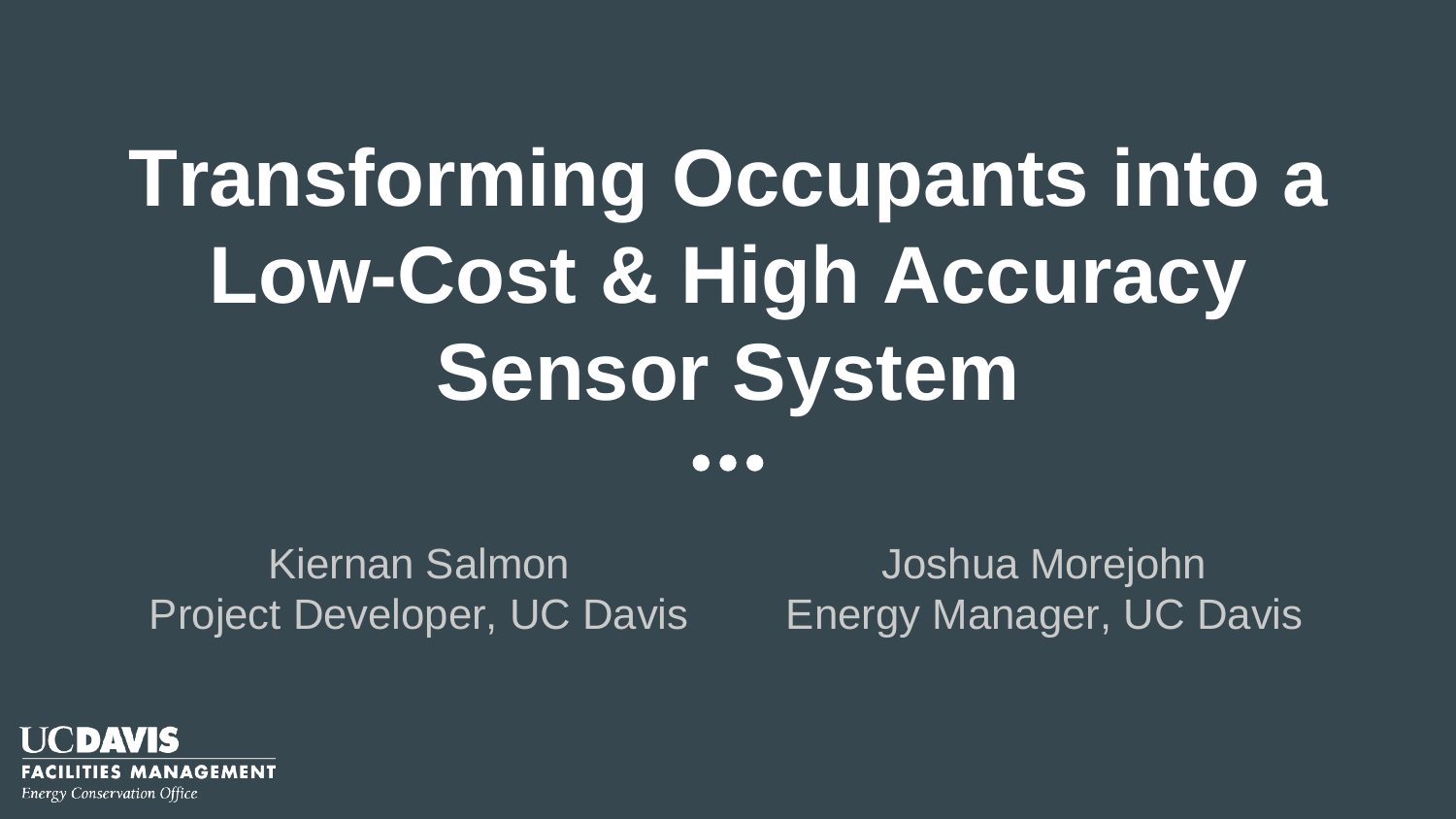# **11,677**

#### total responses from TherMOOstat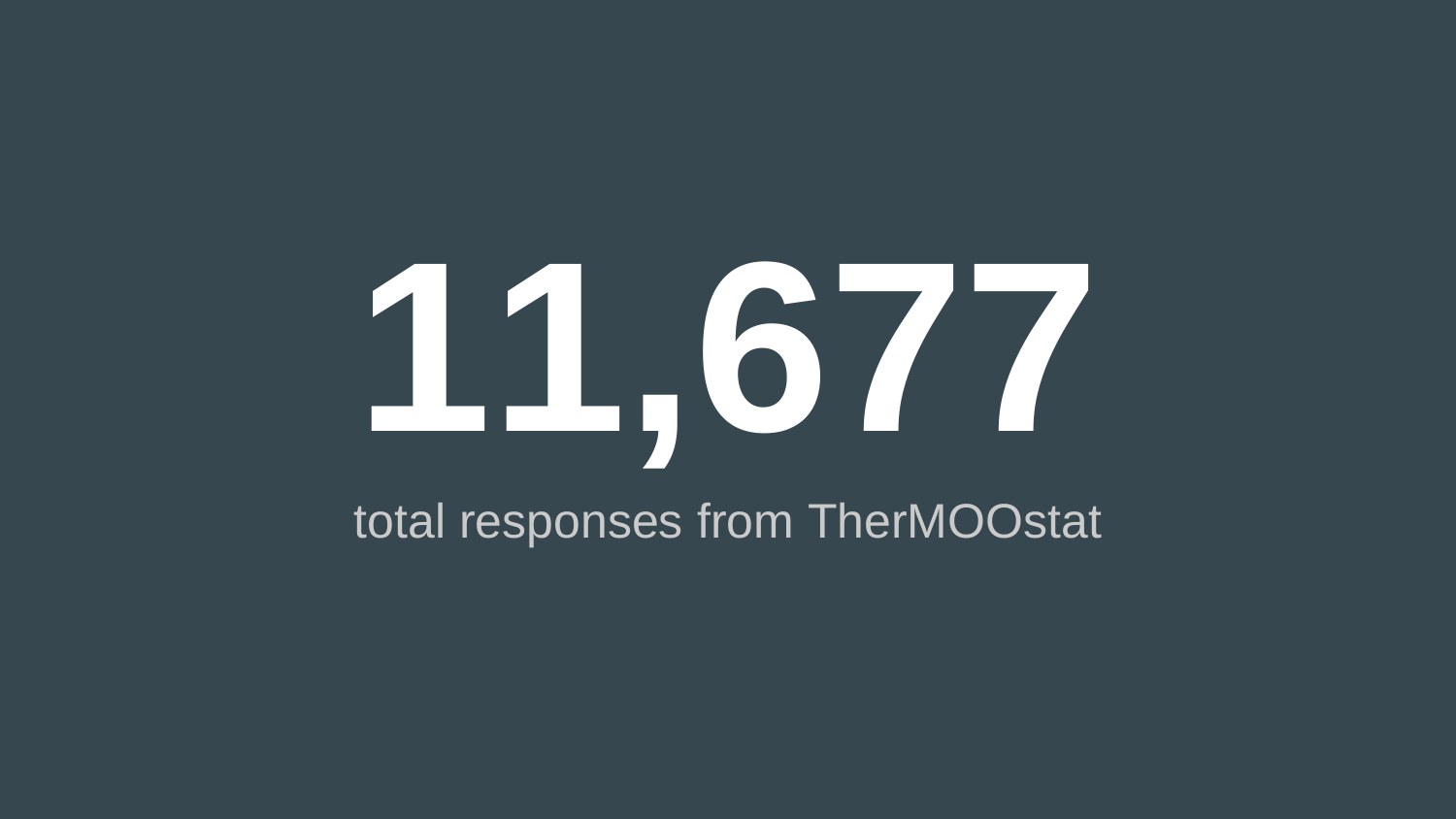



#### go to: therMOOstat.ucdavis.edu

When you send us feedback:

- you uncover comfort issues and potential energy-savings,
- contribute to our campus-wide  $\bullet$ comfort database,
- and help us optimize the buildings  $\bullet$ where you work and study!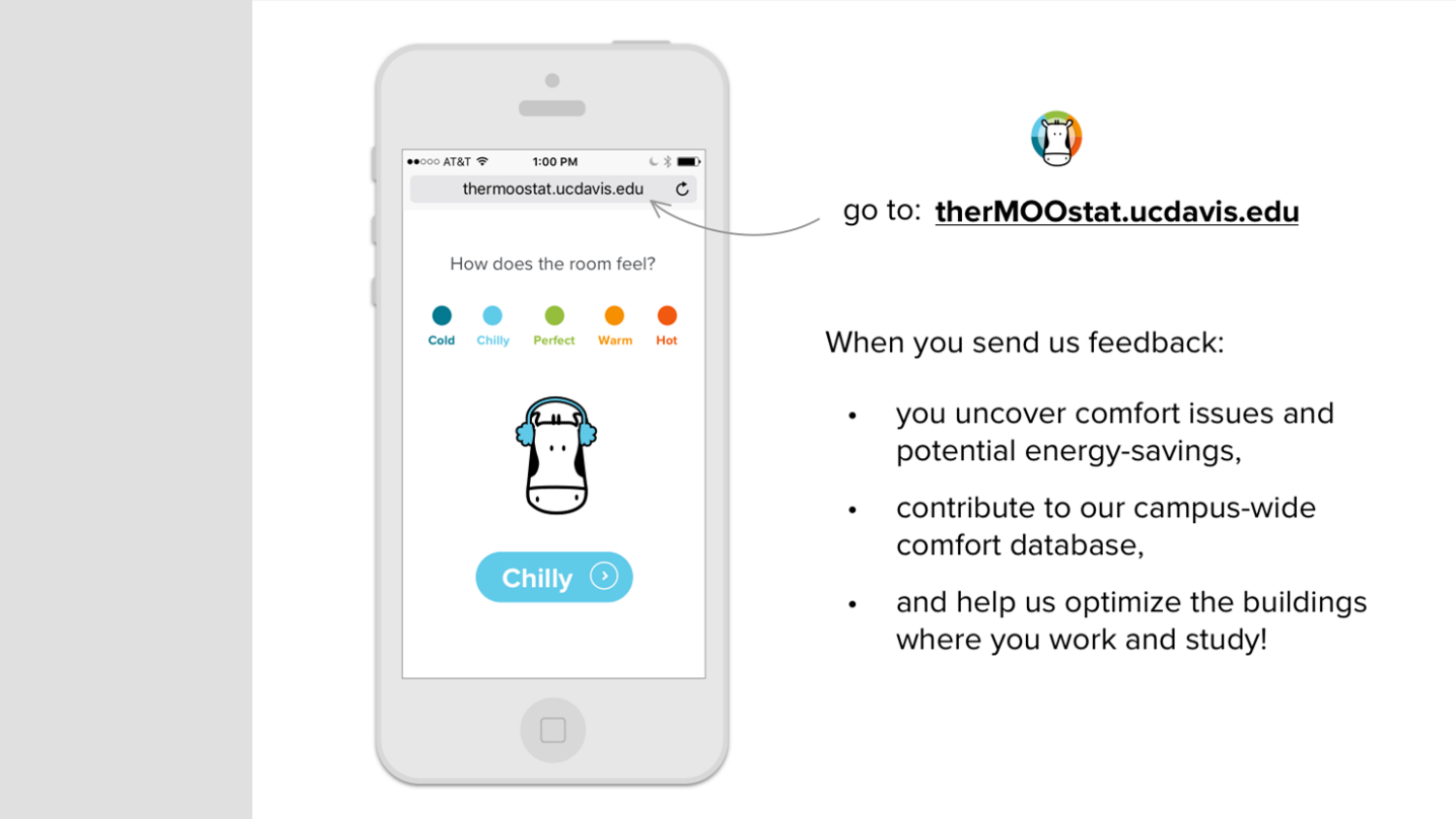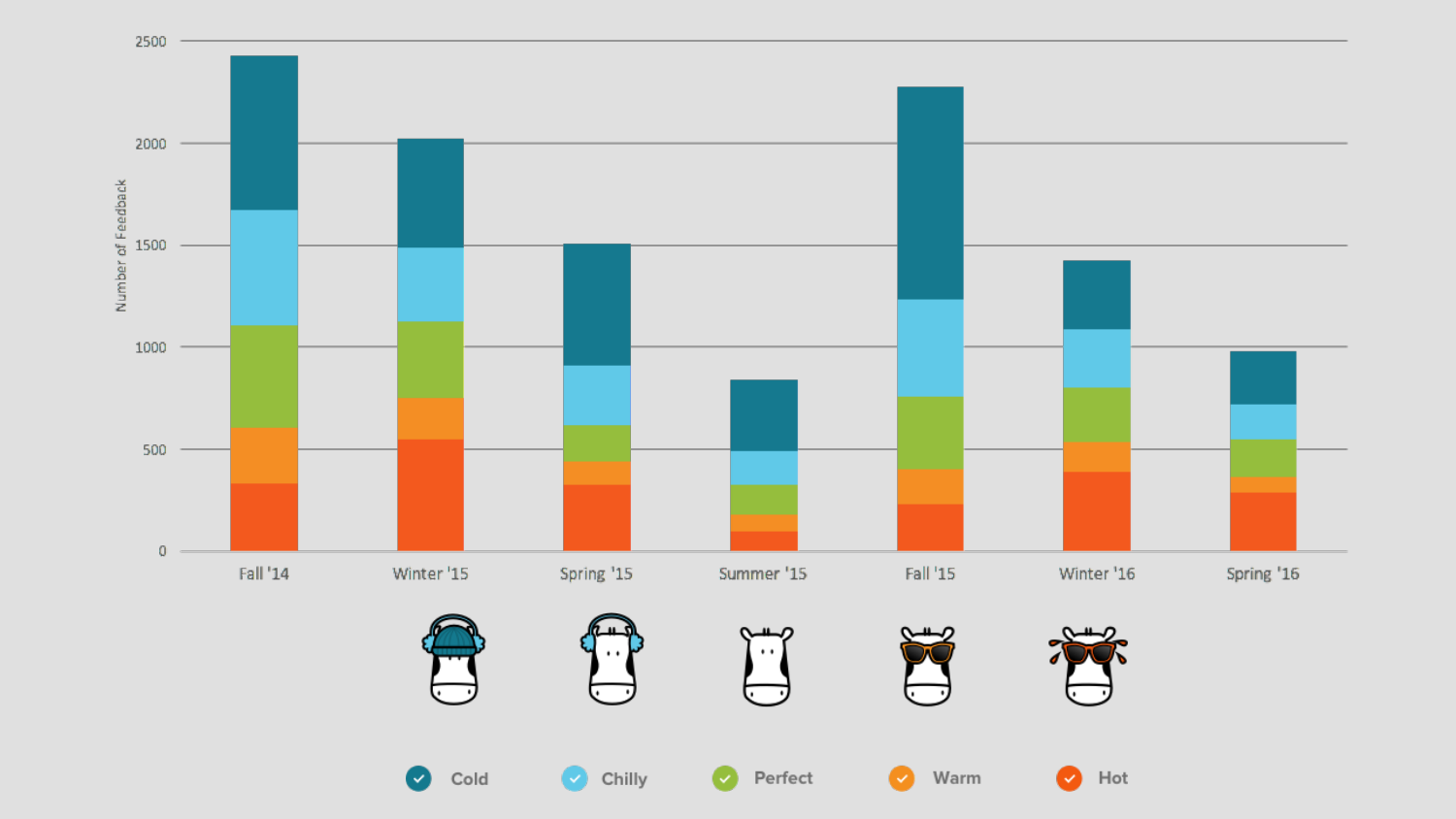

**FALL 2015** 

**WINTER 2016** 

## Visualizing feedback with TherMOOmap.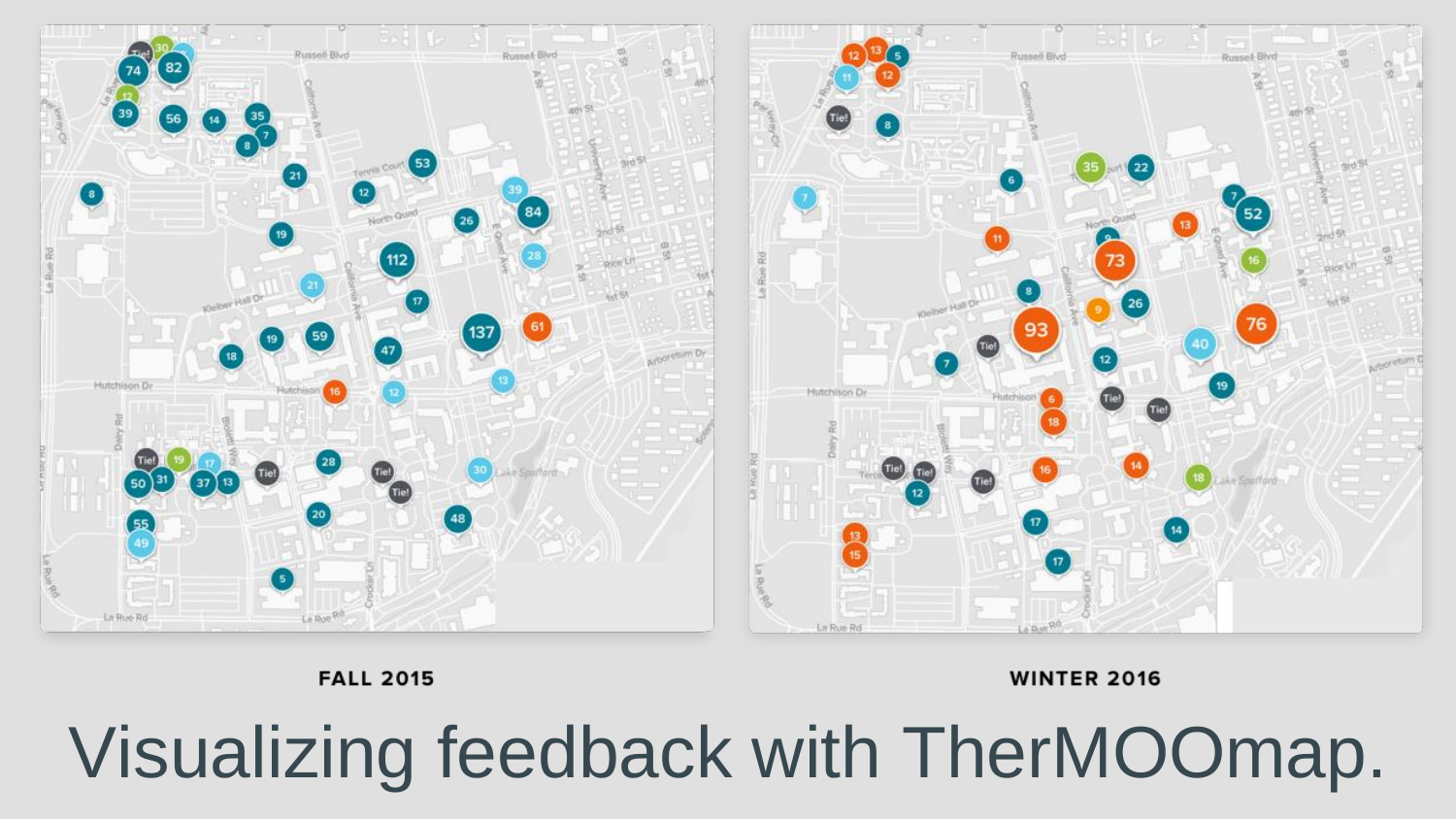## Transforming Occupants into

#### Low - Cost

- Using people already in the buildings
- Tech is adaptive to changing needs
- Hot/cold work orders can cost up to \$800

#### **High Accuracy**

- Thermostats have precision but not necessarily accuracy
- Secondary data set makes data more reliable

### **Sensor Systems**

- Humans sense thermal comfort
- Crowd-sourced fault detection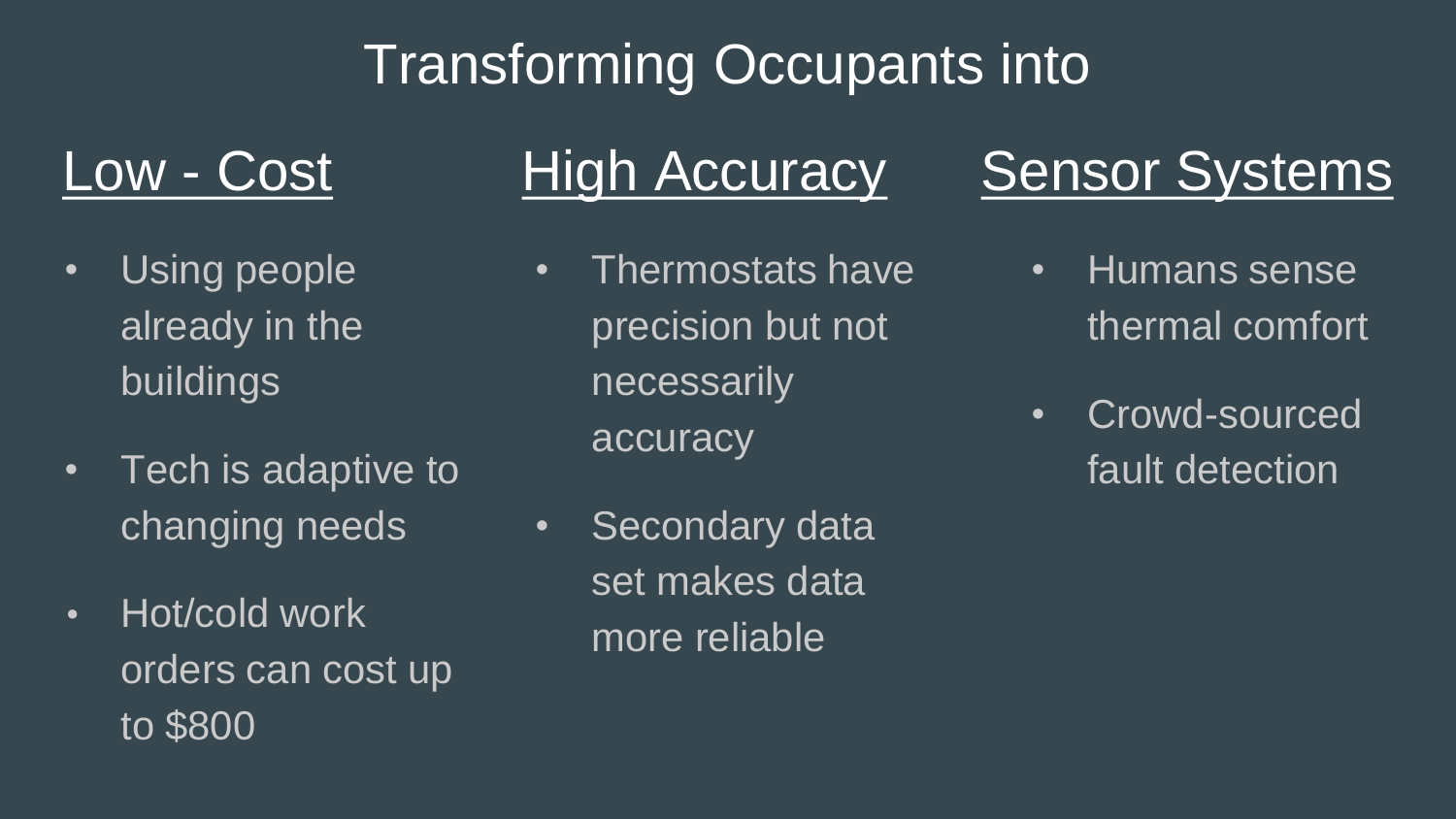## **What do we look for?**

- Sudden increases in feedback: from one person in an office or from multiple people in a classroom
- Consistent feedback over 1-4 weeks (feedback isn't "retired" until 3 weeks with no new feedback)
- Descriptive comments: drafty/ wind blowing, stuffy/ stagnant air, muggy/ humid
- Misconceptions about HVAC systems: "it's cold outside and the AC is on"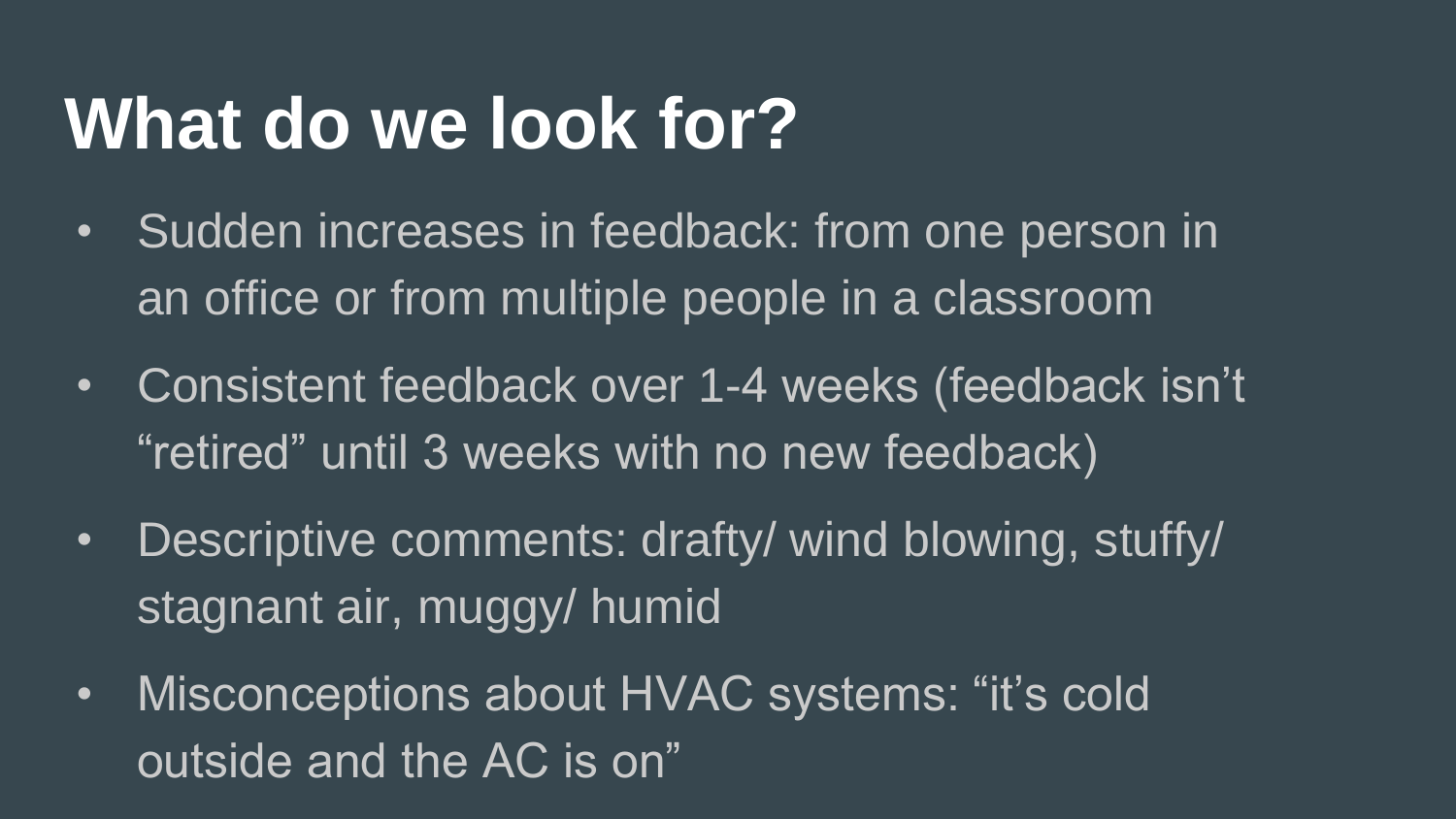## **How we do it**

Incoming data is viewed via an in-house website, tracked via AirTable and investigated via the building automation system.

|                | $\vee$ Main View | $\boxplus$ 1 hidden field         | $\nabla$ 1 filter | û<br>1 Apply sort<br>000 |                                             |                                                  |                                    | <b>SHARE</b>                            |
|----------------|------------------|-----------------------------------|-------------------|--------------------------|---------------------------------------------|--------------------------------------------------|------------------------------------|-----------------------------------------|
| □              | A Room           | $\equiv$ Building<br>$\checkmark$ | 三 Feedback        | Feedback Trend           | $\boxed{\vee}$ Verification<br>$\checkmark$ | $\mathbf{R}$ Action<br>$\checkmark$              | $\equiv$ Notes<br>$\checkmark$     | 里 Mechanical Notes                      |
|                | 3149             | Ghausi                            | Hot               | To be determined         | Room temp at set point                      | Email response from Kiernan                      | 6/8 As of now Doc has adjusted     | Offices are on DCV - when in occupa     |
| $\overline{2}$ | 1405             | Tupper                            | Cold              | Consistent cold          | Room temp at set point                      | Email response from Kiernan<br>Site Vis          | Office is tied to other offices in | 3/28 Tupper complained it was too he    |
| 3              | Rec Pool         | <b>Rec Pool Lodge</b>             | Cold              | To be determined         | Room not found                              | Email response from Kiernan<br>Investic          | 6/9 2:41 pm chilly (room labeled   |                                         |
| 4              | 1003             | <b>SCC</b>                        | Cold              | To be determined         | Room temp at set point                      | Email response from Kiernan<br>Investic          | VAV boxes in smaller offices are   |                                         |
| 5              | 73               | Hutchison                         | Cold              | Consistent cold          | Not visible in Siemens/                     | Email response from Kiernan<br>Resolve           | 5/26 5 pm cold                     | 73 has local controls                   |
| 6              | 1137             | <b>PES</b>                        | Cold              | Consistent cold          | Room temp at set point                      | <b>Site Visit Scheduled</b><br>Investigation fro | Site Visit: 5/11 12:40-1:20 - GIS  | 5/18 John raises heating set points in  |
| 7              | 12               | Mrak                              | Chilly<br>Warm    | To be determined         |                                             | <b>Site Visit Scheduled</b><br>Monitor for trend | 6/1 1:20 chilly                    |                                         |
| 8              | 3117             | <b>Math Science</b>               | Cold              | To be determined         | Room temp at set point                      | <b>Site Visit Scheduled</b><br>Monitor for trend | 6/10 10:49 am cold                 | 4/28 rooms registering as unoccupied    |
| 9              | 3147             | Ghausi                            | Warm Hot          | Consistent hot           | Room temp at set point                      | <b>Site Visit Scheduled</b><br>Monitor for trend | 5/25 9:34 am hot                   | Offices are on DCV - when in occupa     |
| 10             | 2110             | Kemper                            | Cold<br>Hot       | To be determined         |                                             | Investigation from John                          | 5/31 7:35 pm chilly "moo"          | Not visible in Siemens/Johnson          |
| 11             | 1020             | <b>Valley Hall</b>                | Chilly            | Consistent cold          | Work order open                             | Investigation from John                          | 5/12 9 am chilly                   | 3/24 Work orders open for failed then   |
| 12             | 27               | Olson                             | Cold              | To be determined         | Room temp not at set                        | Investigation from John                          | 5/25 shops haven't looked at it    |                                         |
|                | ⊘<br>2308        | <b>PES</b>                        | Chilly            | To be determined         | Room temp at set point                      | Investigation from John                          | From John: BMS control shop        | 5/18 John raises heating set points in  |
| 14             | 1227             | Haring                            | Warm<br>C)<br>Hot | Variable                 | Room temp at set point                      | Investigation from John                          | 5/31 3:10 pm hot "Soooo hot in     | Not visible in Siemens \$90 million pro |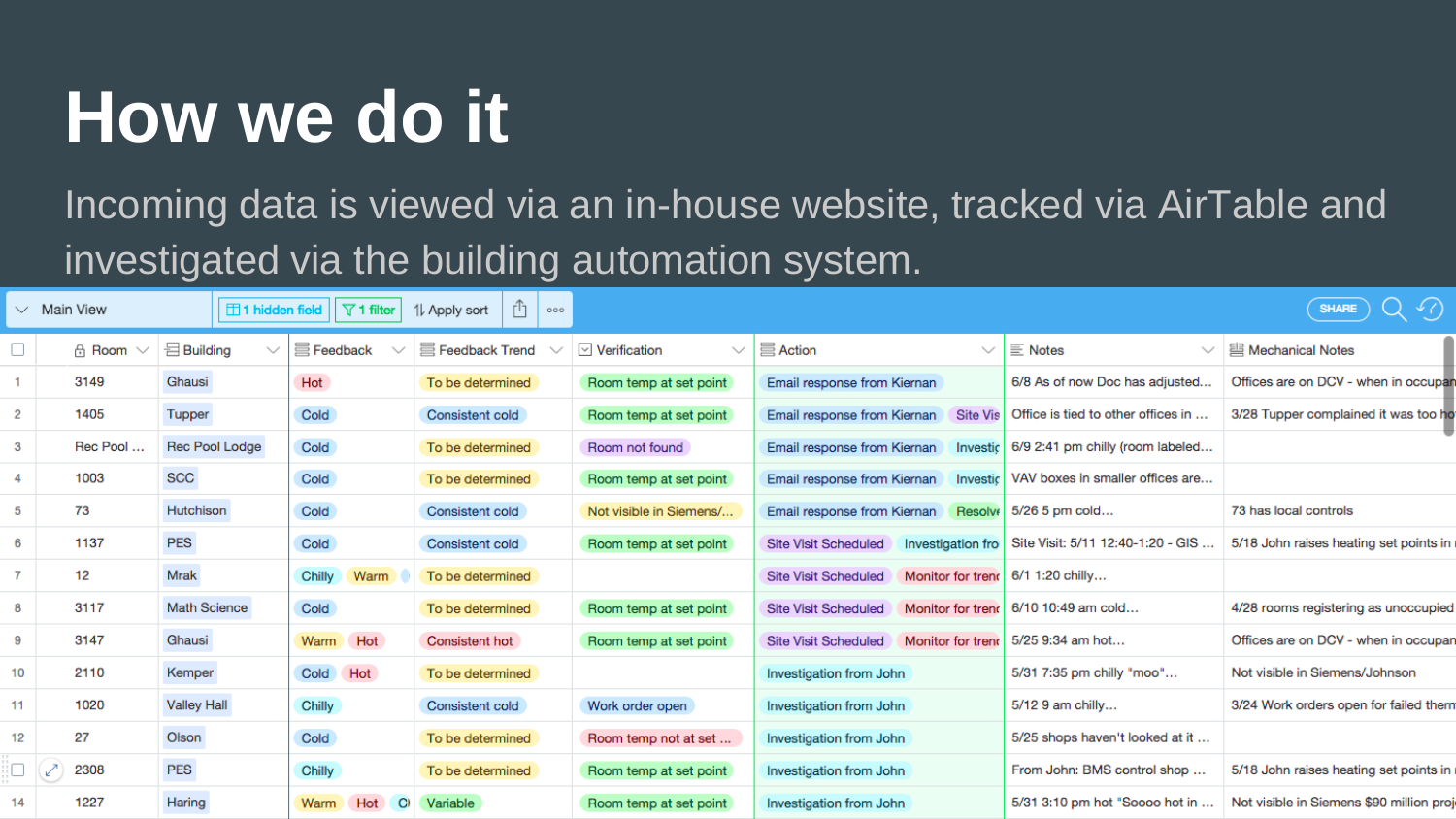## **Responding to feedback**

Snapshot in time: tracking 105 rooms in AirTable

- **10%** communication with users: how the HVAC system works in their building and what we do with their feedback
- **6%** site visits: interview with users, tracking room temperatures with data loggers, confirming results
- **22%** in open investigation with building automation system/ data loggers (48% of the rooms are at their set point, 40% not visible in BAS) and HVAC technicians (13% of feedback triggers a work order)
- **62%** in monitoring status, waiting for a trend in the feedback (consistently hot/ cold)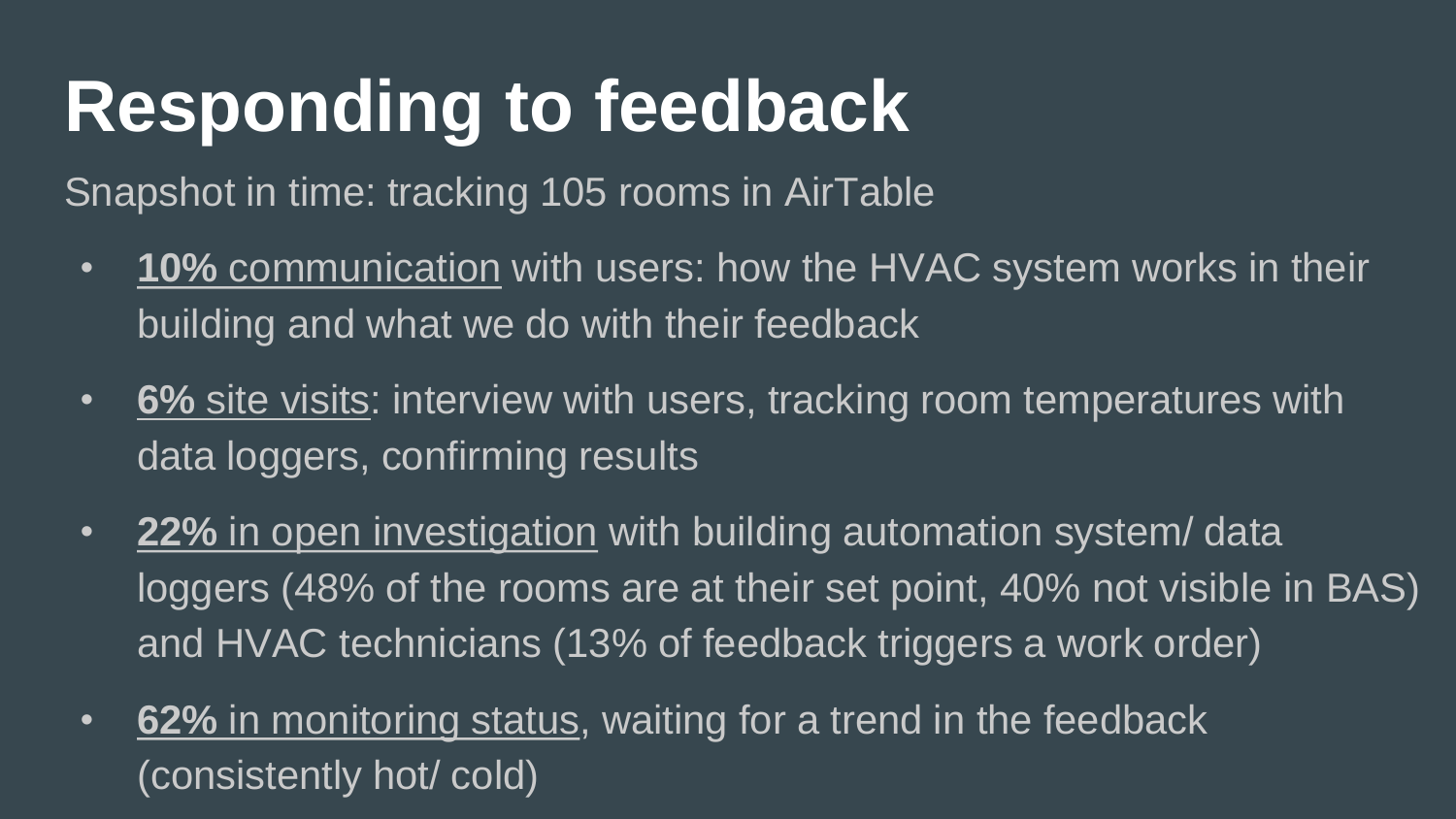## **Our Results: Case Studies**

No. 1: using student feedback to identify a mis-categorized lab

No. 2: using staff feedback to find a hallway thermostat No. 3: using student feedback to inform maintenance No. 4: using staff feedback to find the source of a cold room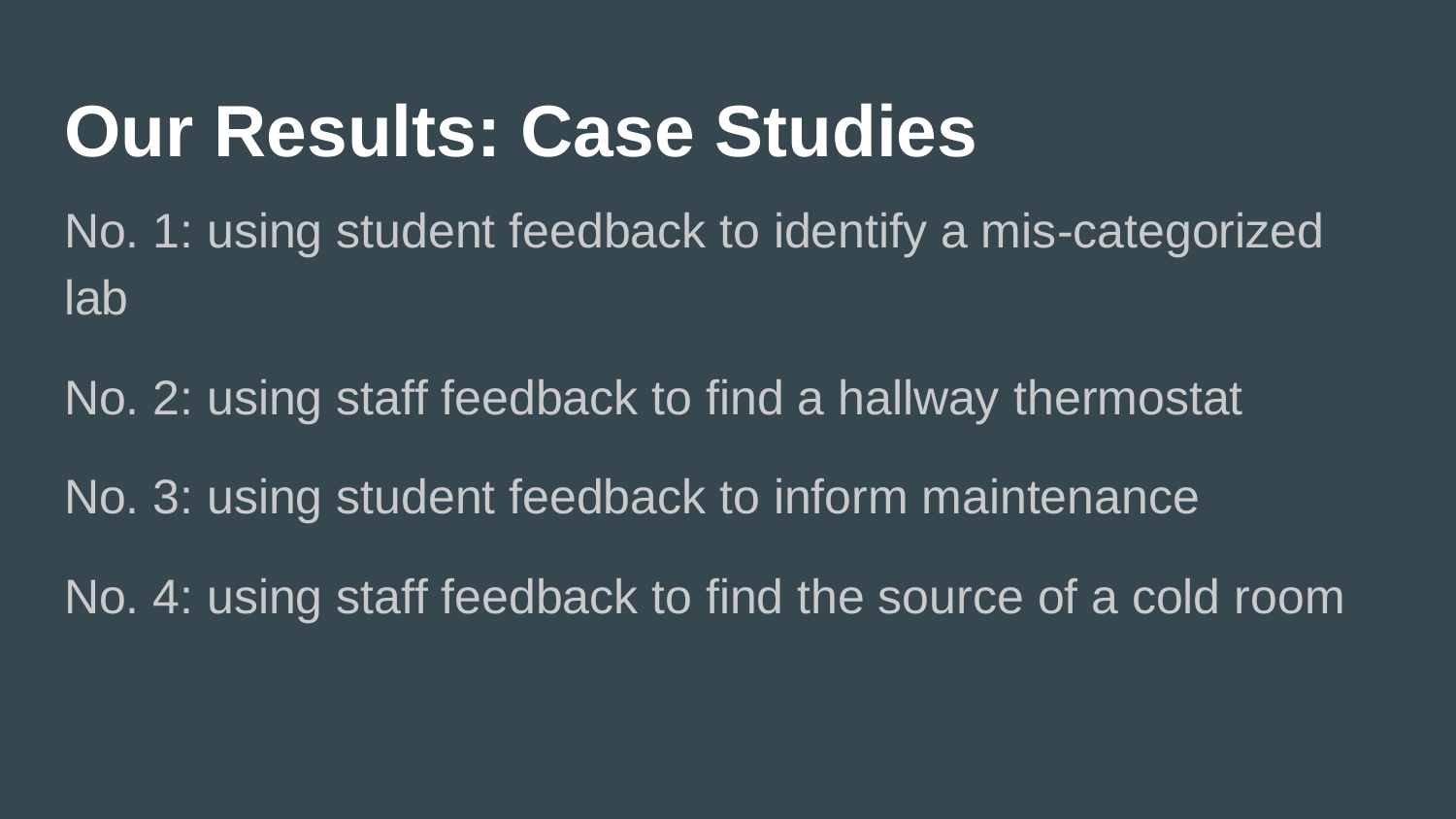#### Plant & **Environmental Sciences**

Year Constructed: 2002 141.214 FT<sup>2</sup> Square Footage: Annual Usage: 29,654,940 KBTU/YEAR Annual Cost: \$365.221 Primary Use: LAB (78%) Secondary Use: **OFFICE (20%)** 

#### **ENERGY USE INTENSITY**



"Seriously, we are all freezing. There is a 3 hour lab in here. It is 90 outside, and people are trying to use their backpacks and random bits of paper for warmth."

-UCD Student

**View Live Data**  $\rightarrow$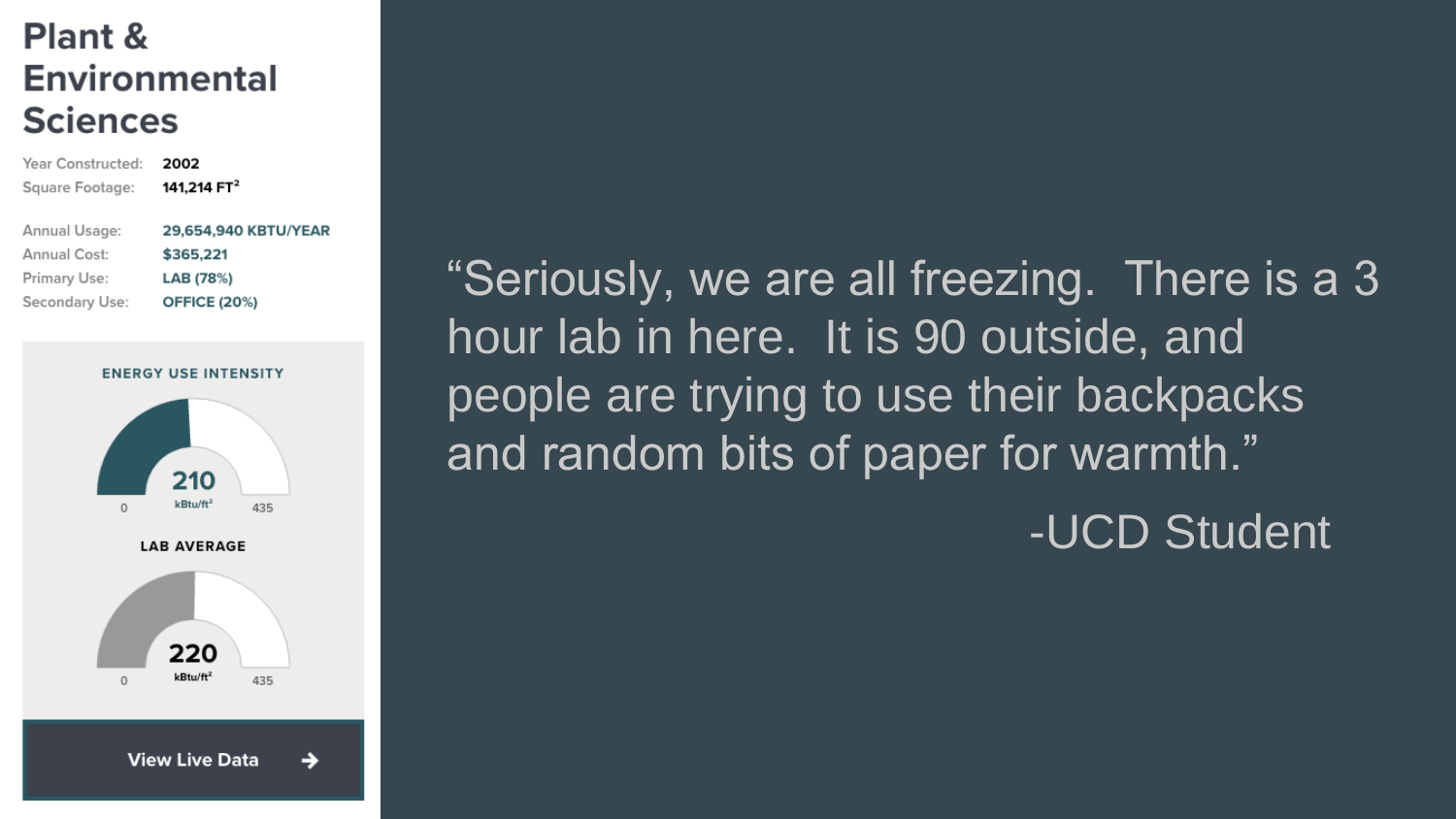#### **Tupper Hall**



One thermostat was controlling 6 offices, but located in the hallway...

**→ Facilities HVAC shop relocated** the thermostat into an office

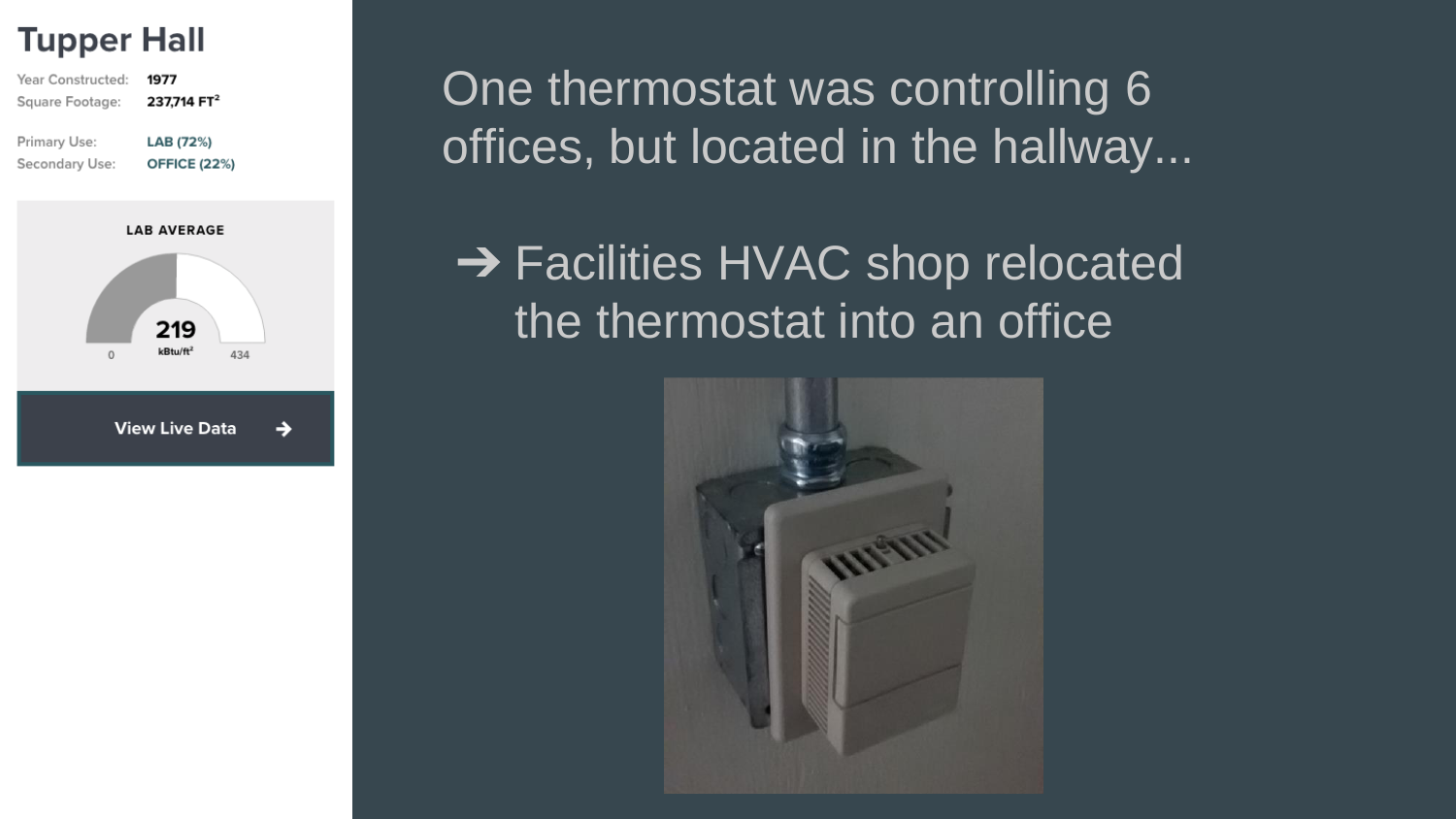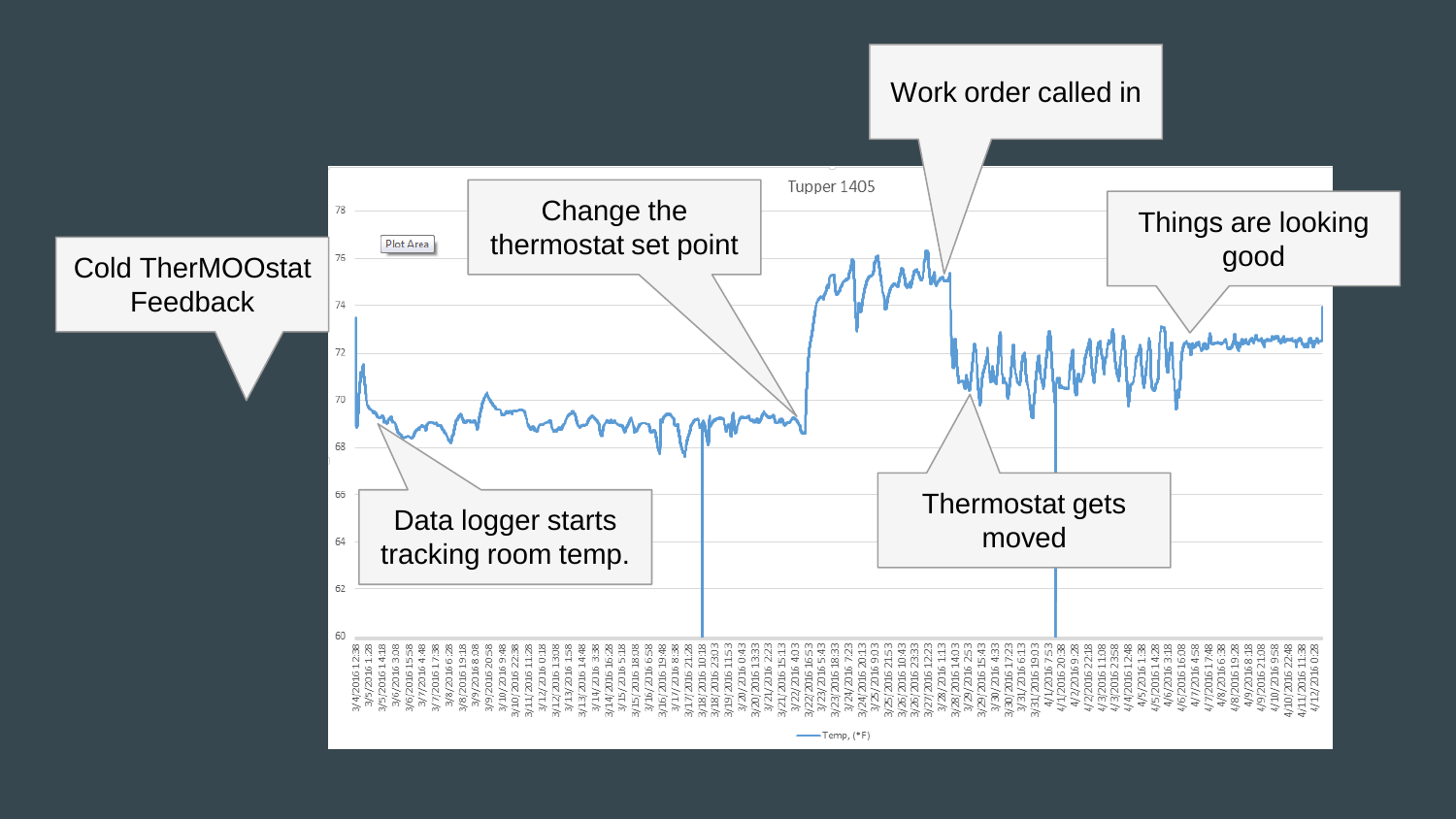#### **Haring Hall**

| Year Constructed:              | 1949                             |  |  |  |
|--------------------------------|----------------------------------|--|--|--|
| Square Footage:                | 160,171 FT <sup>2</sup>          |  |  |  |
| Primary Use:<br>Secondary Use: | LAB (60%)<br><b>OFFICE (15%)</b> |  |  |  |
| <b>LAB AVERAGE</b>             |                                  |  |  |  |
|                                |                                  |  |  |  |



**View Live Data** 

 $\rightarrow$ 



#### 17 hot  $+6$  warm in first two weeks of May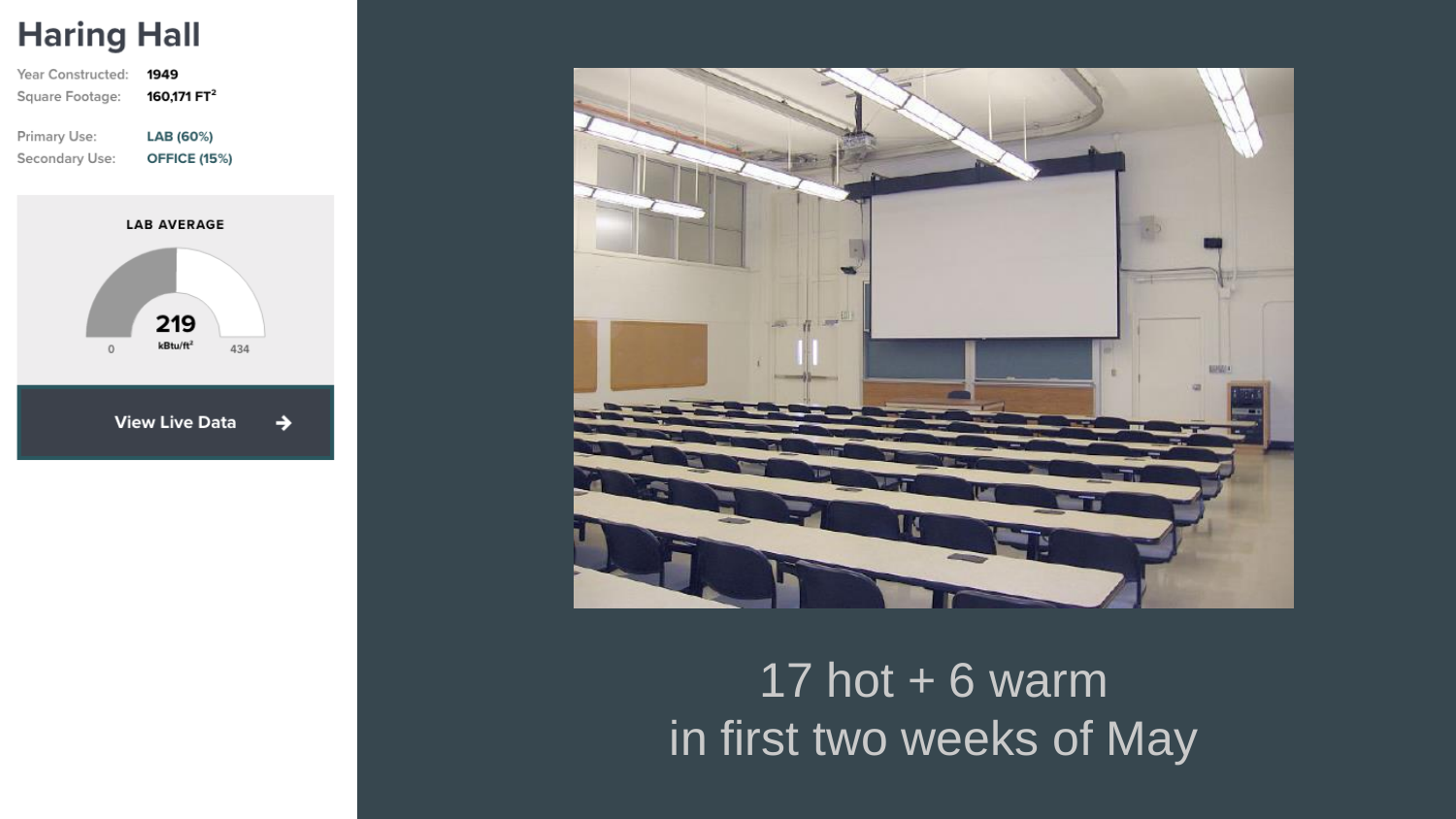#### **Mathematical Sciences Building**

| ear Constructed: | 2005                   |
|------------------|------------------------|
| Square Footage:  | 65,691 FT <sup>2</sup> |
|                  |                        |
| Annual Usage:    | 4,664,061 KBTU/YEAR    |
| Annual Cost:     | \$63,019               |
| Primary Use:     | <b>OFFICE (84%)</b>    |
| Secondary Use:   | LAB (12%)              |
|                  |                        |

**ENERGY USE INTENSITY** 





"Our office has the thermostat controller, but is usually too cold for all of us." -TherMOOstat user

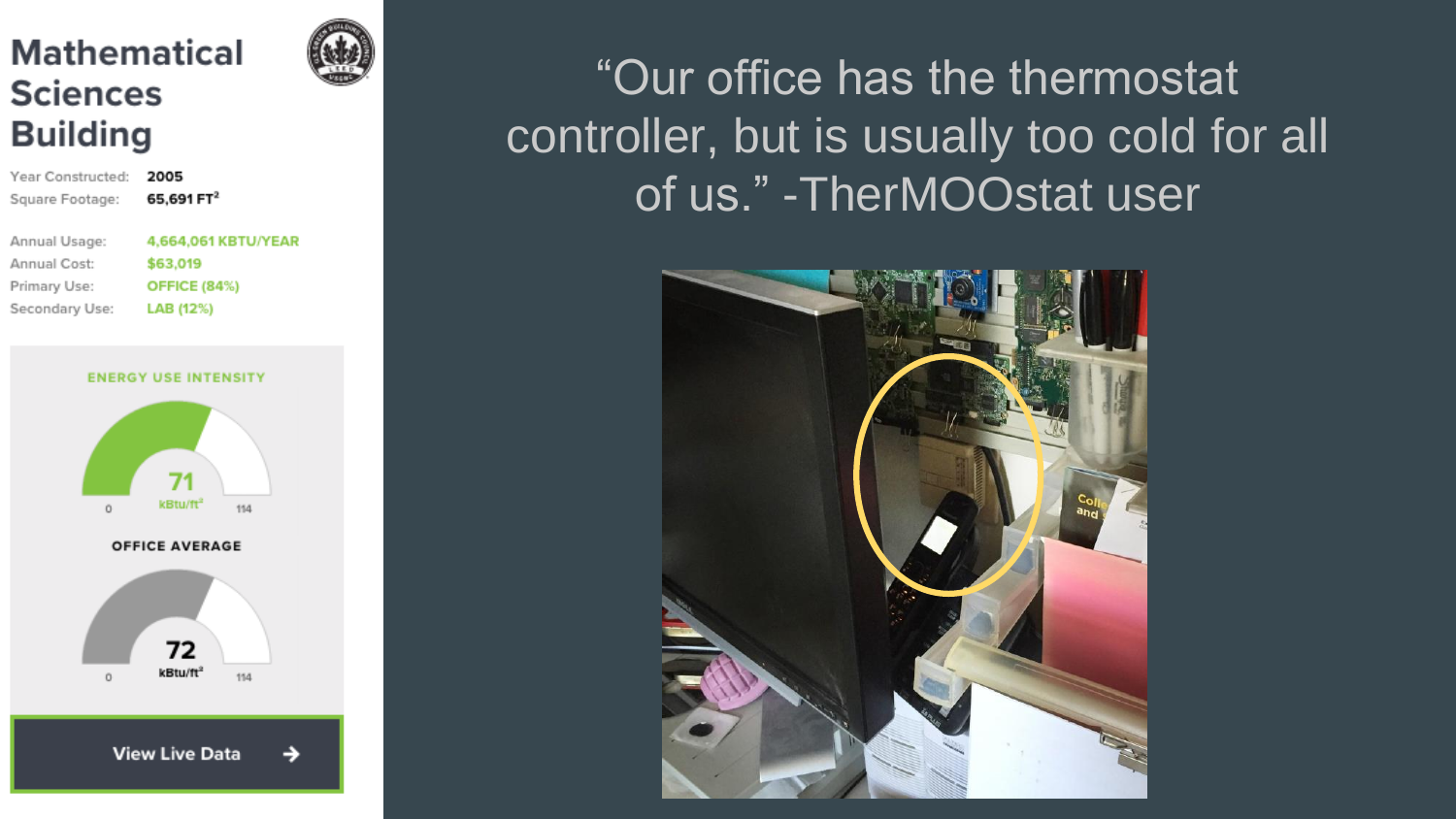## **What we've learned**

- Don't trust the thermostat
- Data loggers are useful
- There's a whole new set of data out there!
- Some people don't know (or care) how their building works
- BUT some people do care (and are willing to learn) when it's about their comfort
- Using an existing campus portal is a good idea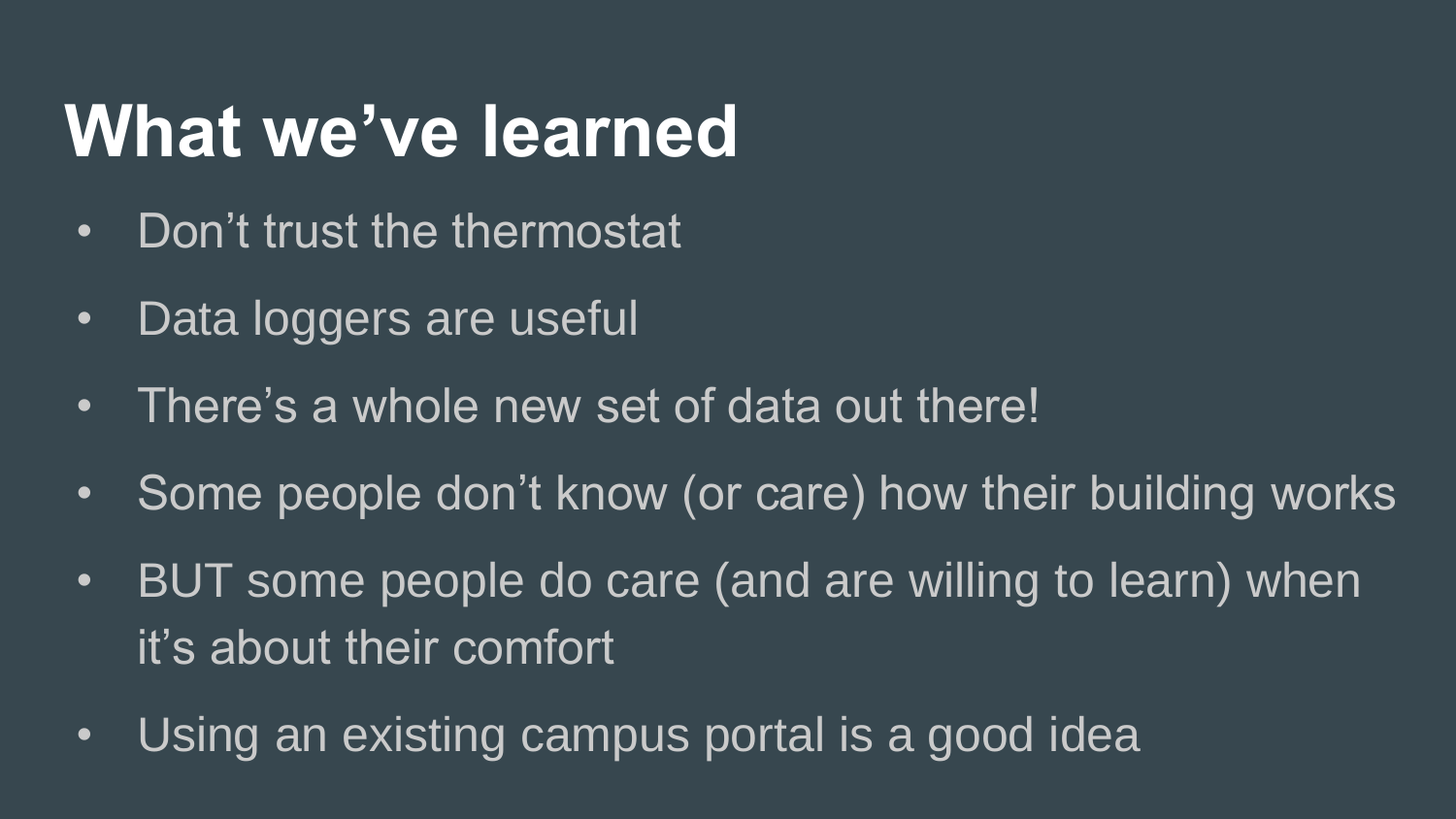## **What's next for us?**

- Expanding the app to include questions about draft, physical activity and time of feedback submission
- Upgrading the in-house website for easier analysis for our staff
- Integrate with the Facilities call center, work order system and HVAC technicians workflow